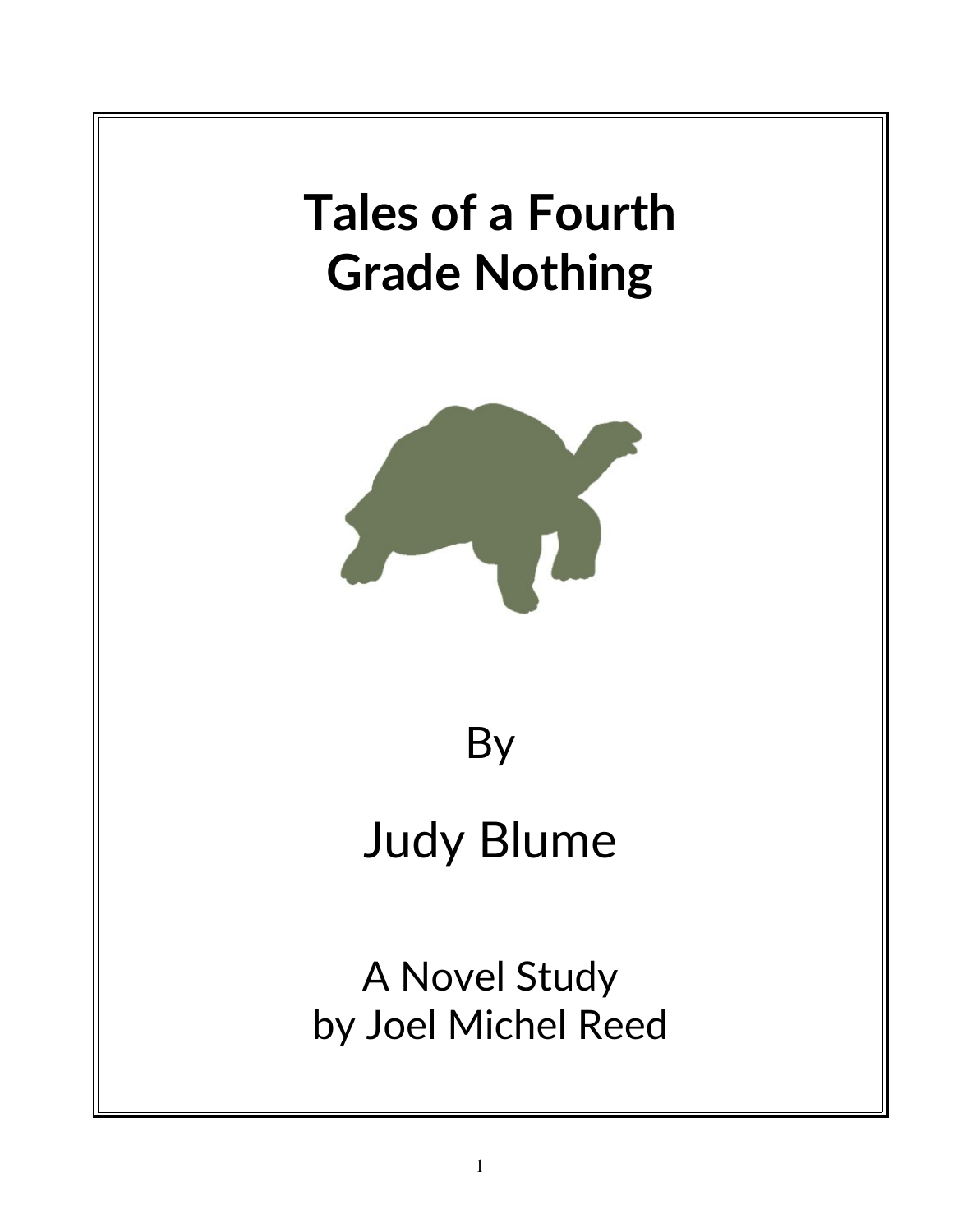*By Judy Blume*



## **Table of Contents**

| <b>Suggestions and Expectations</b> | 3  |
|-------------------------------------|----|
|                                     |    |
| List of Skills                      | 4  |
|                                     |    |
| Synopsis / Author Biography         | 5  |
|                                     |    |
| <b>Student Checklist</b>            | 6  |
|                                     |    |
| Reproducible Student Booklet        | 7  |
|                                     |    |
| <b>Answer Key</b>                   | 5/ |

**About the author:** Joel Reed has over 70 published novel studies and is the author of four novels. For information on his work and literature, please visit [www.reednovelstudies.com](http://www.reednovelstudies.com/)

> Copyright © 2015 Joel Reed Revisions Completed in 2022 All rights reserved by author. Permission to copy for single classroom use only. Electronic distribution limited to single classroom use only. Not for public display.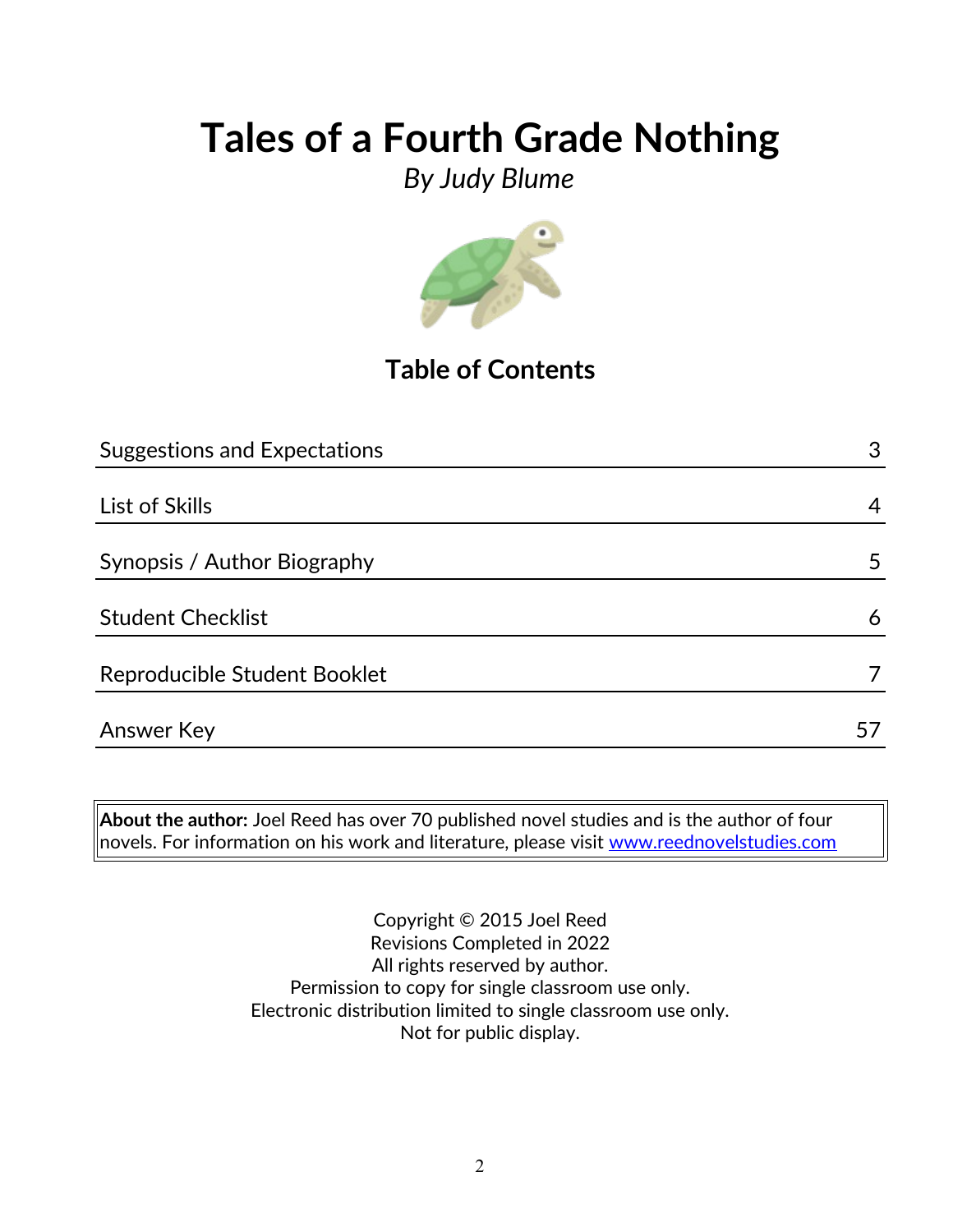## *By Judy Blume*

## **Suggestions and Expectations**

This curriculum unit can be used in a variety of ways. Each section of the novel study focuses on one chapter of *Tales of a Fourth Grade Nothing* and is comprised of 5 of the following activities:

- Before You Read
- Vocabulary Building
- Comprehension Questions
- Language Activities
- **Extension Activities**

### **Links with the Common Core Standards (U.S.)**

Many of the activities included in this curriculum unit are supported by the Common Core Standards. For instance the *Reading Standards for Literature, Grade 5*, makes reference to:

a) determining the meaning of words and phrases. . . including figurative language;

b) explaining how a series of chapters fits together to provide the overall structure;

c) compare and contrast two characters;

d) determine how characters … respond to challenges;

e) drawing inferences from the text;

f) determining a theme of a story . . . **and many others.**

A principal expectation of the unit is that students will develop their skills in reading, writing, listening and oral communication, as well as in reasoning and critical thinking. Students will also be expected to provide clear answers to questions and well-constructed explanations. It is critical as well that students be able to relate events and the feelings of characters to their own lives and experiences and describe their own interpretation of a particular passage.

A strength of the unit is that students can work on the activities at their own pace. Every activity need not be completed by all students. A **portfolio cover** is included (p.7) so that students may organize their work and keep it all in one place. A **Student Checklist** is also included (p.6) so that a record of completed work may be recorded.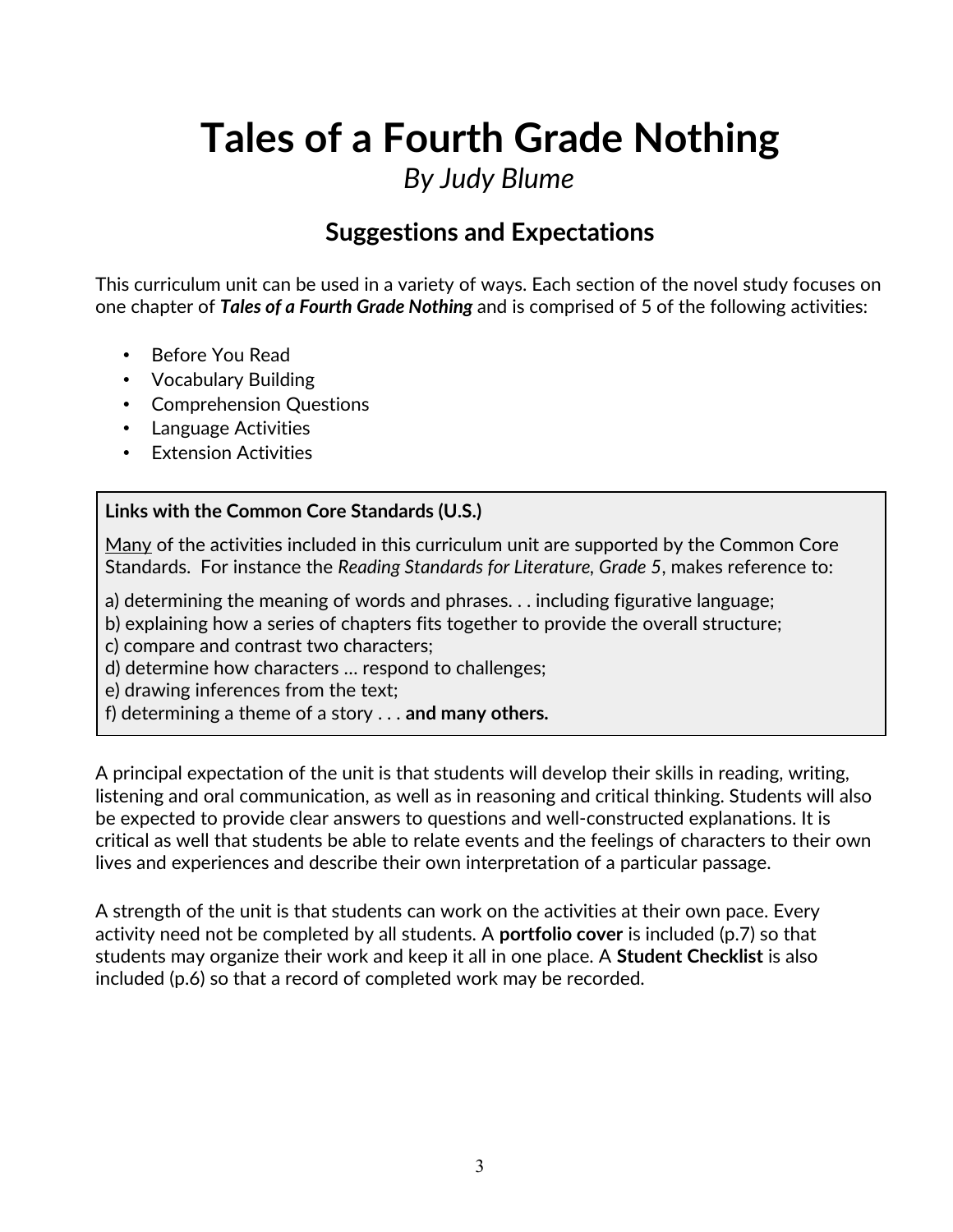## *By Judy Blume*

## **List of Skills**

### **Vocabulary Development**

- 1. Locating descriptive words/phrases 7. Use of singular / plural nouns
- 2. Listing synonyms/homonyms 8. Listing compound words
- 3. Identifying/creating *alliteration* 9. Identifying parts of speech
- 
- 
- 

### **Setting Activities**

1. Summarize the details of a setting

### **Plot Activities**

- 1. Complete a *time line* of events 3. Complete Five W's Chart
- 

### **Character Activities**

- 
- 2. Complete a character comparison

### **Creative and Critical Thinking**

- 
- 2. Write a newspaper story 6. Write a book review
- 
- 4. Conduct an interview 8. Write a short story.

### **Art Activities**

- 
- 
- 3. Create an Information Card 6. Create a topical sketch
- 
- 
- 
- 4. Use of capitals and punctuation 10. Determining alphabetical order
- 5. Identifying syllables 11. Identify *personification*
- 6. Identify *anagrams* 12. Identify/create *similes*

- 
- 2. Identify conflict in the story 4. Identify the climax of the novel.
- 1. Determine character traits 3. Relating personal experiences
- 1. Research 5. Write a description of personal feelings
	-
- 3. Participate in a talk show 7. Complete an Observation Sheet
	-
- 1. A Storyboard 4. Design a cover for the novel
- 2. Create a collage 5. Create a comic strip
	-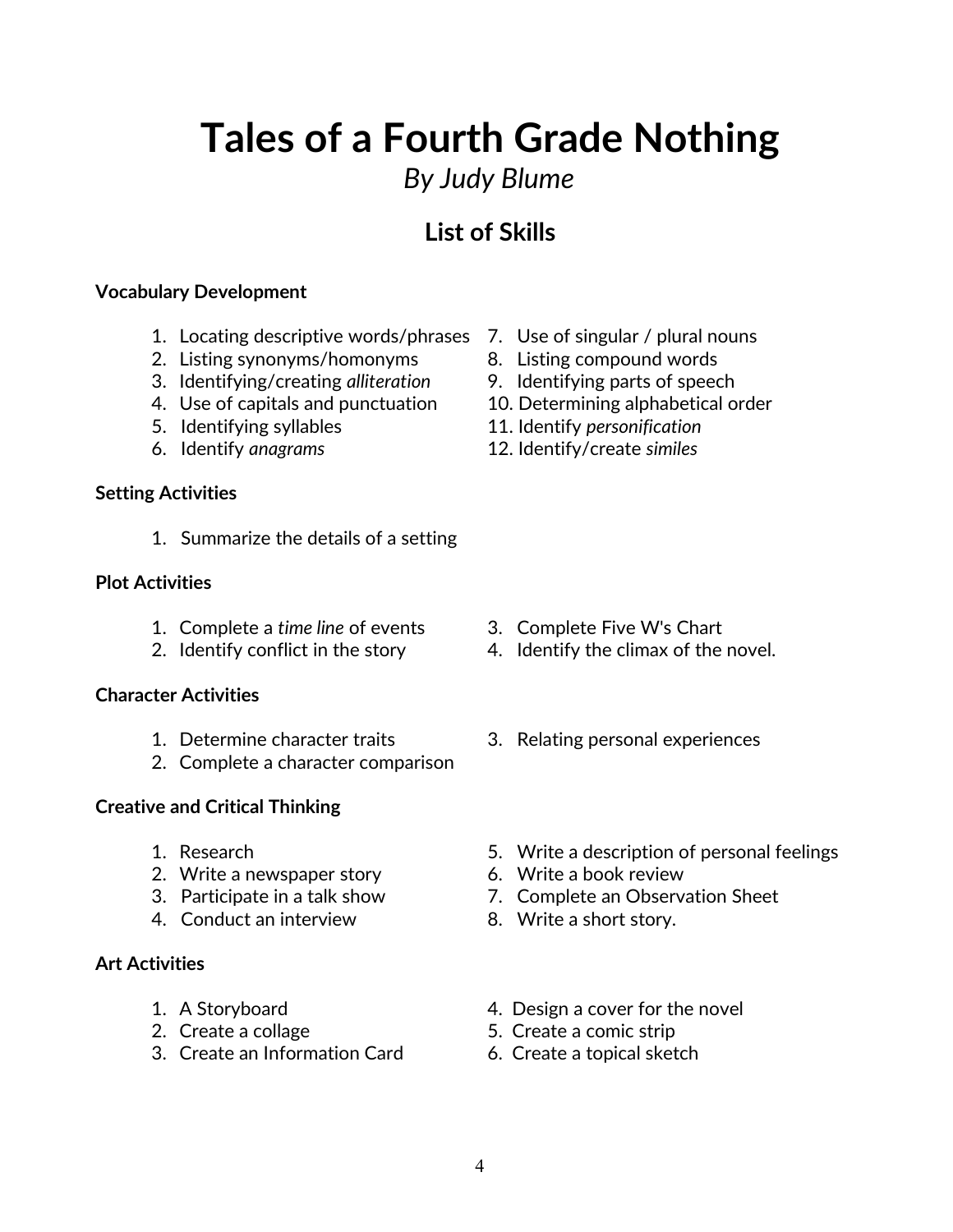*By Judy Blume*



### **Synopsis**

Two is a crowd when Peter and his little brother, Fudge, are in the same room. Grownups think Fudge is absolutely adorable, but Peter and his pet turtle, Dribble, know the truth. From throwing temper tantrums to smearing mashed potatoes on the wall, Fudge causes mischief wherever he goes. (The Publisher – Puffin Books)

A complete synopsis and other helpful reviews can be found on the following website: https://en.wikipedia.org/wiki/Tales of a Fourth Grade Nothing

### **Author Biography** *Judy Blume*

Blume was born and raised in Elizabeth, New Jersey, the daughter of homemaker Esther (née Rosenfeld) and dentist Ralph Sussman. She has a brother, David, who is five years older. Her family was Jewish. She graduated from Battin High School in 1956, then enrolled in Boston University. In the first semester, she was diagnosed with mononucleosis and took a brief leave from school before graduating from New York University in 1961 with a Bachelor of Education degree.

A lifelong avid reader, Blume first began writing when her children were attending preschool, and published her first book, *The One In The Middle Is The Green Kangaroo*, in



1969. The decade that followed proved to be her most prolific, with 13 more books being published, including many of her most well-known titles, such as *Are You There God? It's Me, Margaret*. (1970), *Tales of a Fourth Grade Nothing* (1972), *Otherwise Known as Sheila, The Great* (1972), and *Blubber* (1974). Judy Blume has won more than 90 literary awards, including three lifetime achievement awards in the United States. (Courtesy of Wikipedia)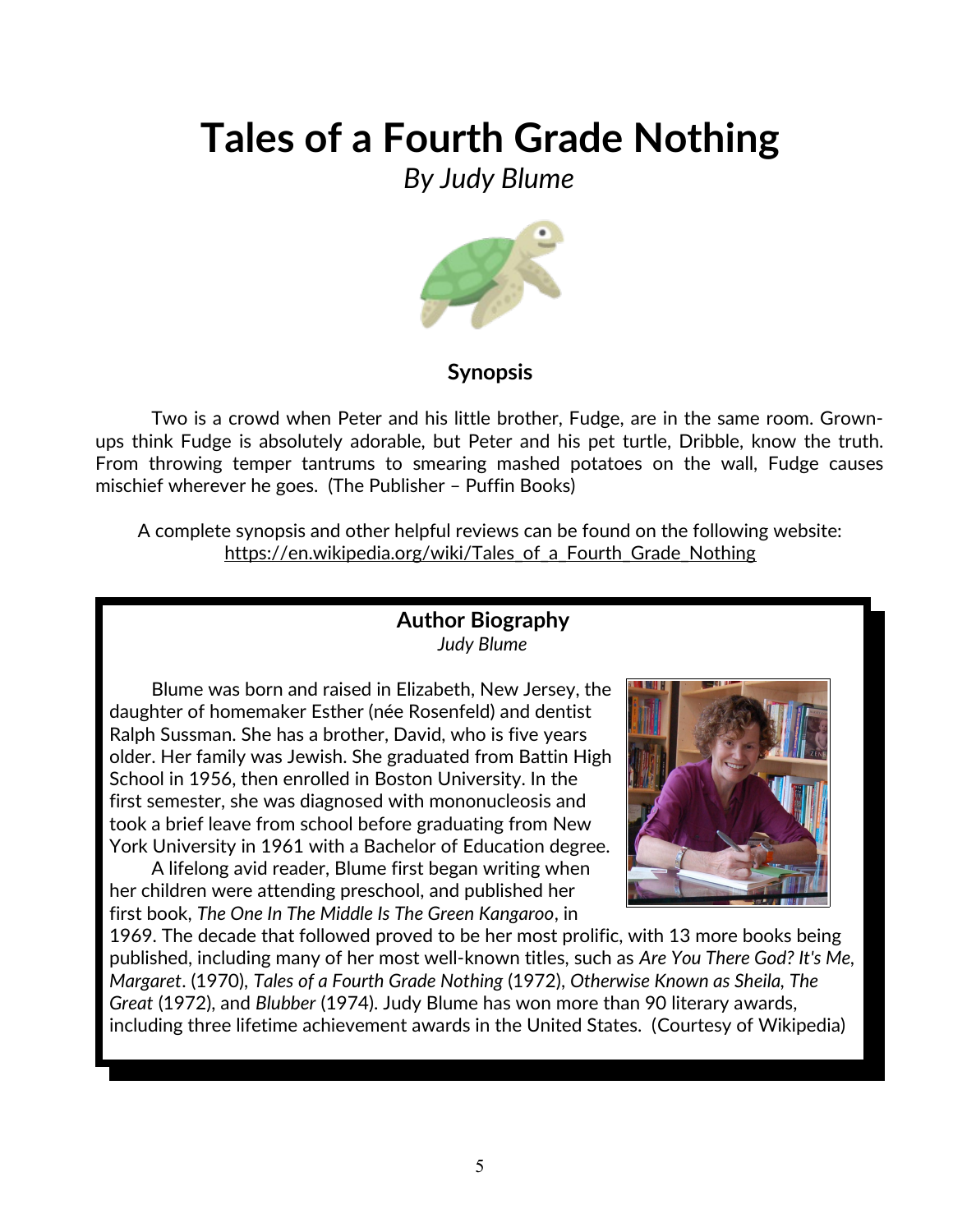# *By Judy Blume*



### **Student Checklist**

Student Name

| Assignment | Grade / Level | Comments |
|------------|---------------|----------|
|            |               |          |
|            |               |          |
|            |               |          |
|            |               |          |
|            |               |          |
|            |               |          |
|            |               |          |
|            |               |          |
|            |               |          |
|            |               |          |
|            |               |          |
|            |               |          |
|            |               |          |
|            |               |          |
|            |               |          |
|            |               |          |
|            |               |          |
|            |               |          |
|            |               |          |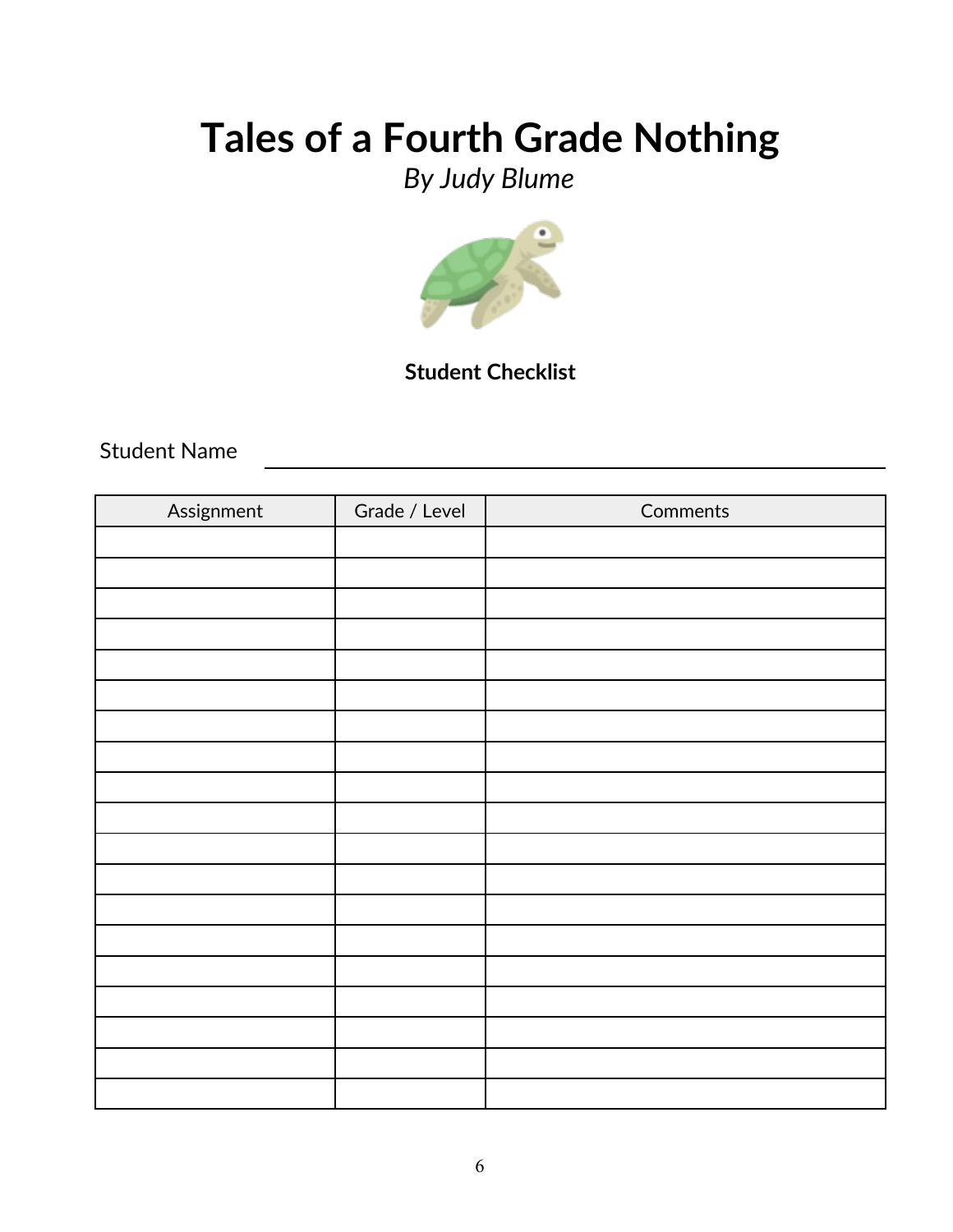

*By Judy Blume*

Name: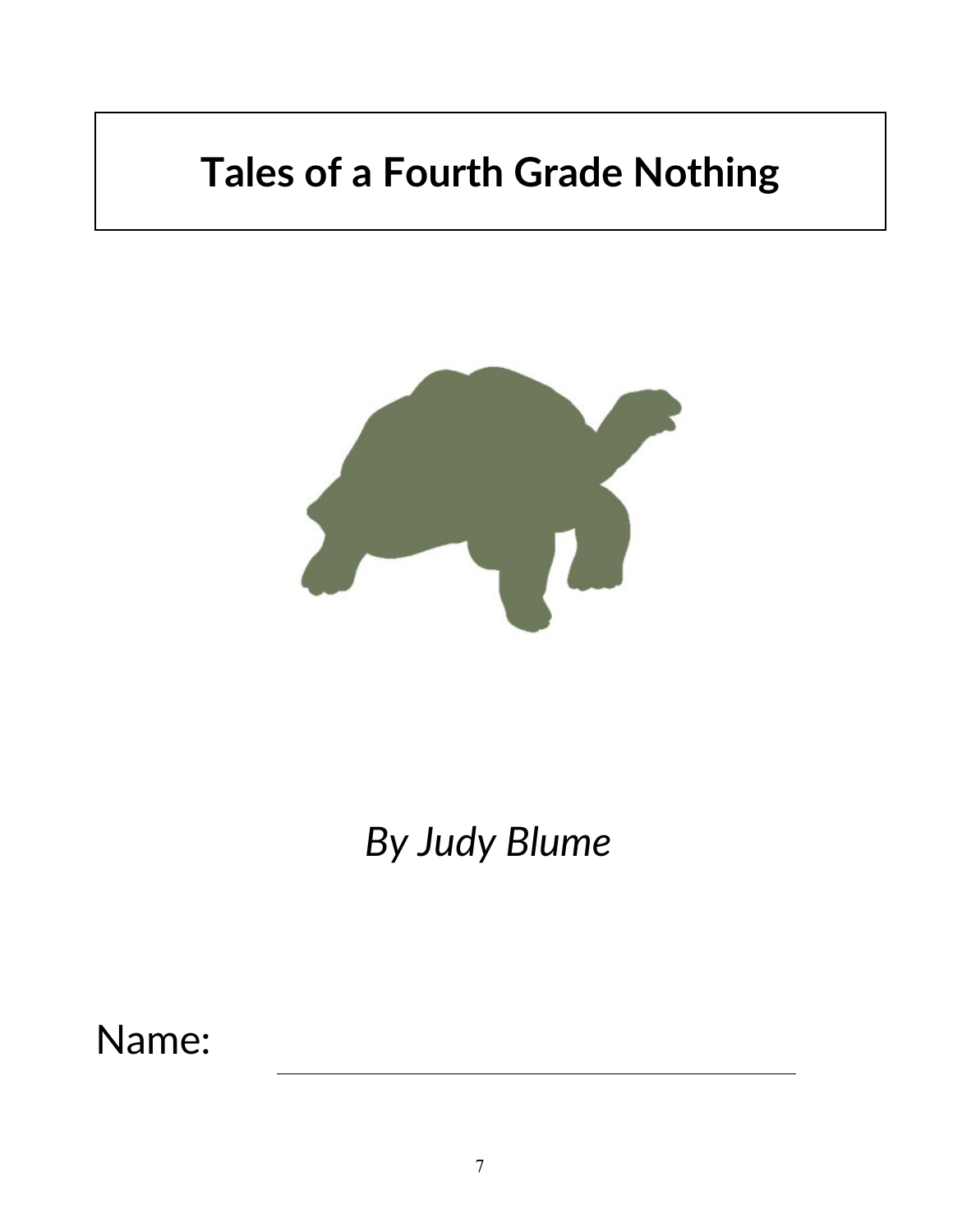*By Judy Blume*



## **Chapter 1**



## **Before you read the chapter**:

Considering the unusual title of the novel, briefly predict what you believe the plot of **Tales of a Fourth Grade Nothing** will be about.



## **Vocabulary:**

**Synonyms** are words with similar meanings. Using the context of the sentences below, think of an appropriate synonym for the underlined words in each sentence.

1. At first I felt  $\frac{badly}{bd}$  that I didn't get a goldfish too.

\_\_\_\_\_\_\_\_\_\_\_\_\_\_\_\_\_\_\_\_\_\_\_\_\_\_\_\_\_\_\_\_\_\_\_\_\_\_\_\_\_\_\_\_\_\_

\_\_\_\_\_\_\_\_\_\_\_\_\_\_\_\_\_\_\_\_\_\_\_\_\_\_\_\_\_\_\_\_\_\_\_\_\_\_\_\_\_\_\_\_\_\_

\_\_\_\_\_\_\_\_\_\_\_\_\_\_\_\_\_\_\_\_\_\_\_\_\_\_\_\_\_\_\_\_\_\_\_\_\_\_\_\_\_\_\_\_\_\_

\_\_\_\_\_\_\_\_\_\_\_\_\_\_\_\_\_\_\_\_\_\_\_

\_\_\_\_\_\_\_\_\_\_\_\_\_\_\_\_\_\_\_\_\_\_\_\_\_\_\_\_\_\_\_\_\_\_\_\_\_\_\_\_\_\_\_\_\_\_

2. There's a soft, cushioned bench to sit on if you're too tired to stand.

- 3. "I've already name him … Dribble! Isn't that a great name for a turtle?"
- 4. Some people might think that my mother is my biggest problem.
- 5. Fudge said, "No touch." Then he <u>laughed</u> like crazy.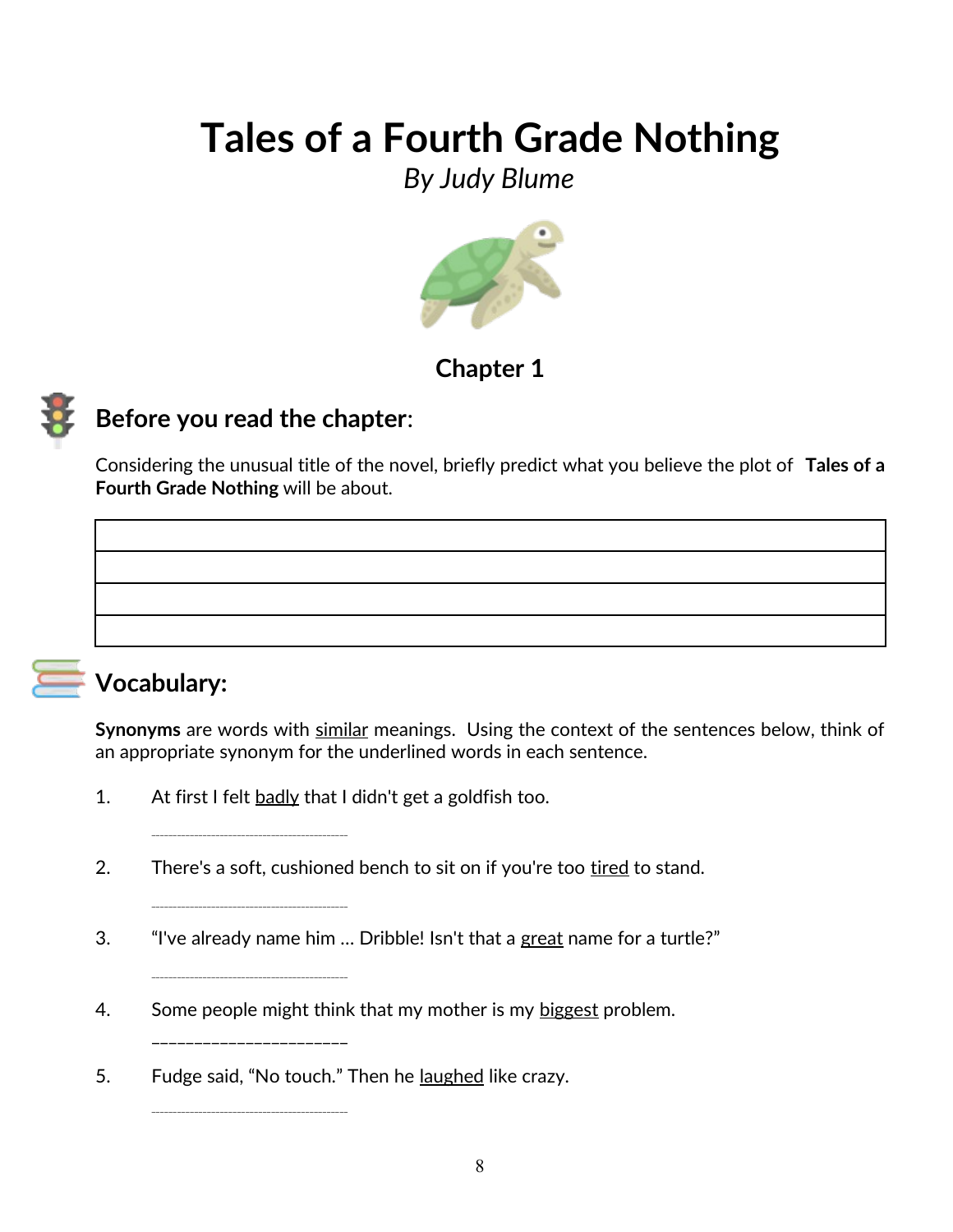

- 1. Describe the **setting** of the story as Chapter One begins.
- 2. Which of the following three narratives is used in our novel, *Tales of a Fourth Grade Nothing*? Give reasons for your answer.

|                                               | First Person | Second Person | <b>Third Person</b> |  |
|-----------------------------------------------|--------------|---------------|---------------------|--|
|                                               |              |               |                     |  |
|                                               |              |               |                     |  |
| 3. How did Peter win his pet turtle, Dribble? |              |               |                     |  |

4. What did Peter's mother keep smelling around the house?

5. According to Peter, why was Fudge such a nuisance?

### **Fascinating Facts**

Peter's pet turtle was most likely the species known as the *red-eared slider*. The *red-eared slider* is the most common pet turtle found in North America, and is also known to be one of the most invasive species found across the world. Many owners have been known to release their pet turtles into the wild once they reach a certain size or age, which has led to an over-population of turtles in many areas.

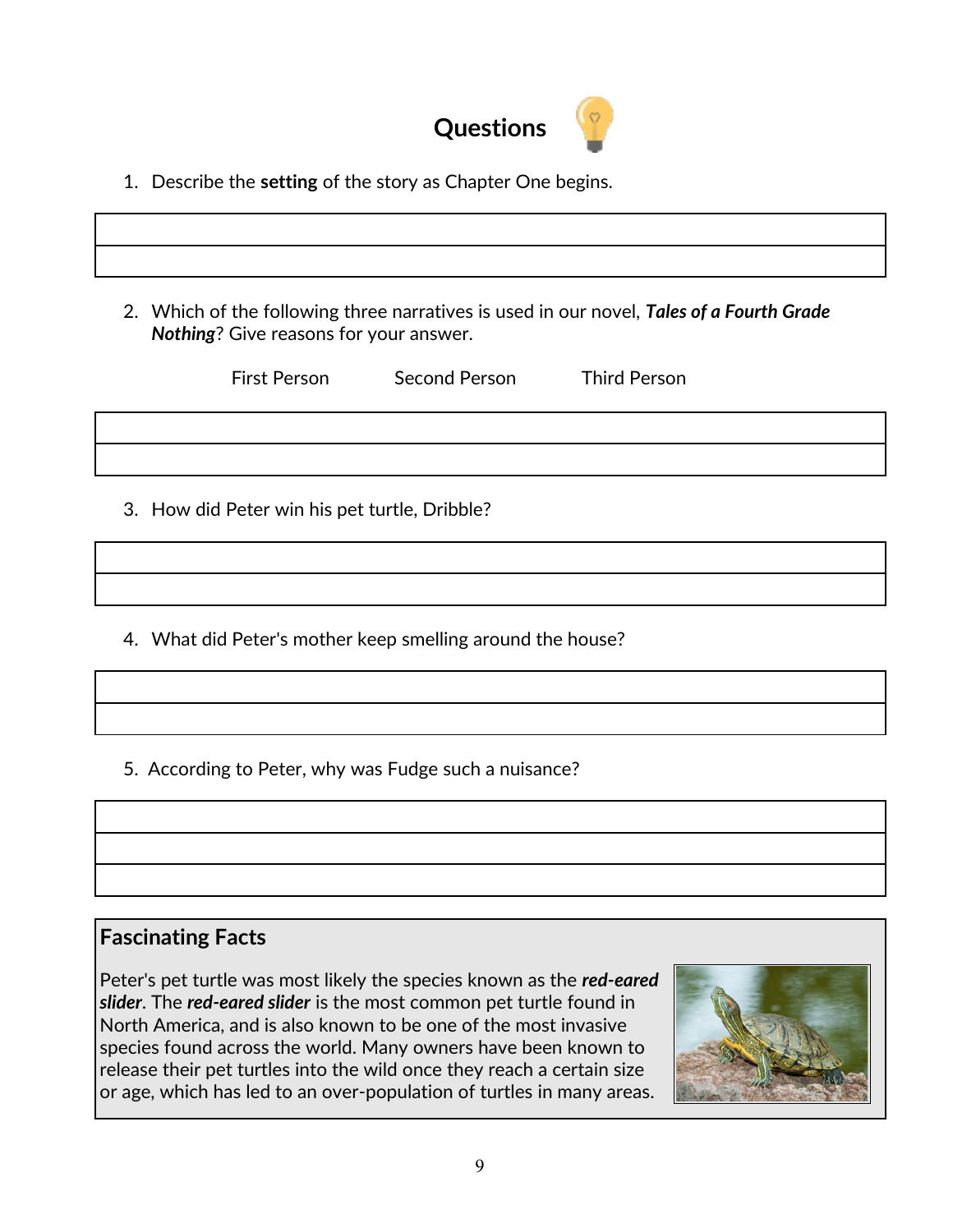## **Language Activities**



**A**. There are many writers that enjoy using **alliteration –** a literary device in which the author **r**epeats the same sound at the beginning of several words. Here's an example of an alliteration: "**g**rousing, **g**rouching, **g**rumbling, **g**riping about something or other."



Using your imagination, create your own examples of **alliteration** from the following topics. Each example must contain a minimum of three words.

| The sounds of<br>children playing.                        |  |
|-----------------------------------------------------------|--|
| The appearance of<br>your favorite animal.                |  |
| The sounds of nature (think<br>of an appropriate setting) |  |

**B.** *PERSONIFICATION* is giving human qualities to something that is not human. The following is an example of personification: *"The popcorn leapt out of the bowl."*

Why do you think personification is a popular literary device used by many authors?



Create your own example of personification.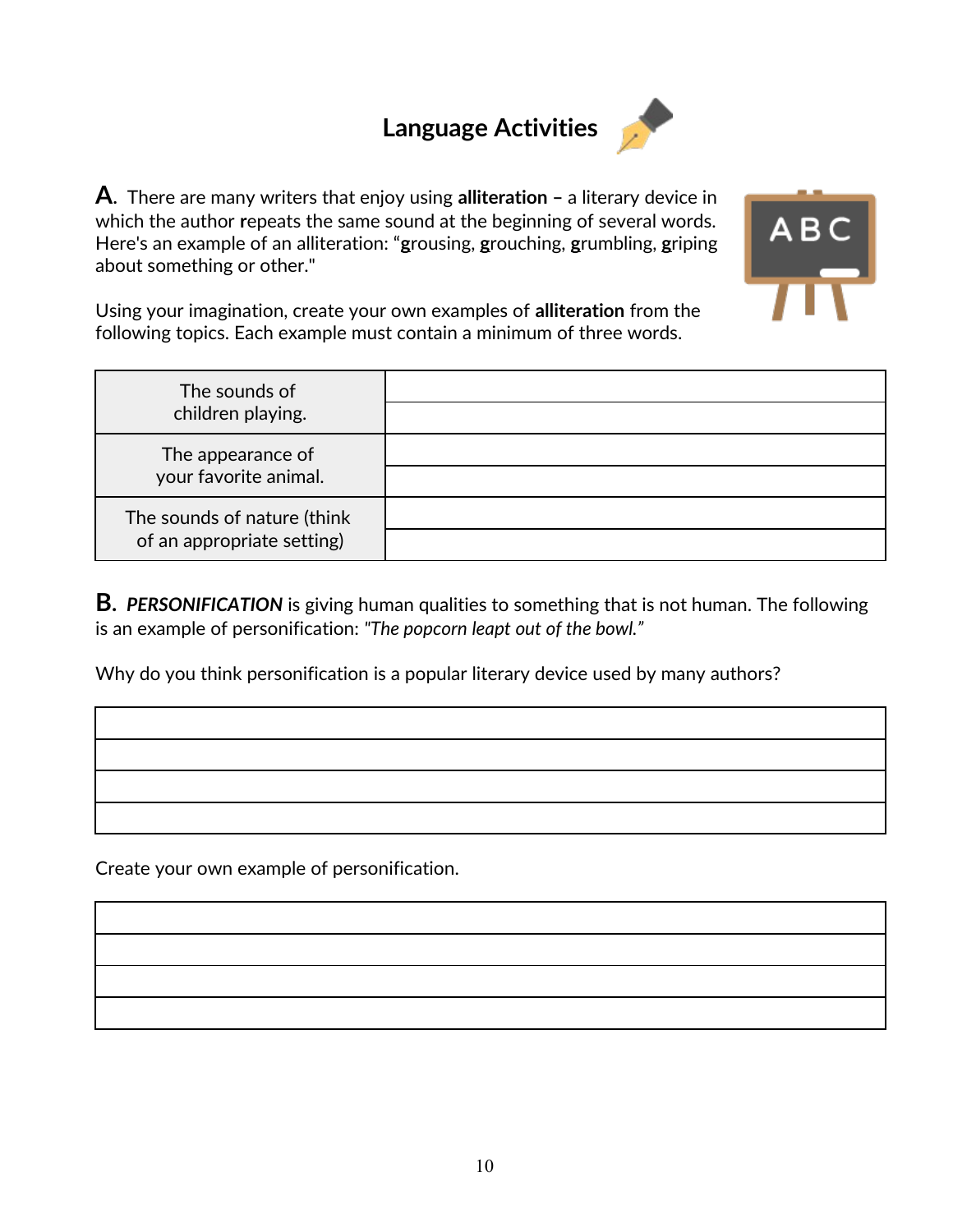## **C***.* **Turtles – Fascinating Facts**

Did you know that there are more than three hundred various species of turtles living in the world today? The *leatherback sea turtle* is the world's largest living turtle, and is also one of the most endangered. The largest known *leatherback sea turtle* measured nearly seven feet in length, and weighed over fourteen hundred pounds!



There are many other mesmerizing facts about this mysterious creature that I am sure you are dying to learn about. Using resources in your school library or on the Internet do a further investigation of turtles (on any known species). See if you can uncover at least three astonishing facts about this amazing animal with which to impress your friends. Try to glean your facts from a variety of topics. Happy hunting!

| 1              |  |
|----------------|--|
|                |  |
| $\overline{2}$ |  |
|                |  |
| 3              |  |
|                |  |

**D.** Write the plural of the following nouns written below. Be careful – you may wish to consult a dictionary for some of these words.

| <b>Singular Noun</b> | <b>Plural Noun</b> |
|----------------------|--------------------|
| Child                | Children           |
| Suitcase             |                    |
| Tooth                |                    |
| Party                |                    |
| Country              |                    |
| Mouse                |                    |
| Family               |                    |
| City                 |                    |
| Foot                 |                    |
| Sheep                |                    |